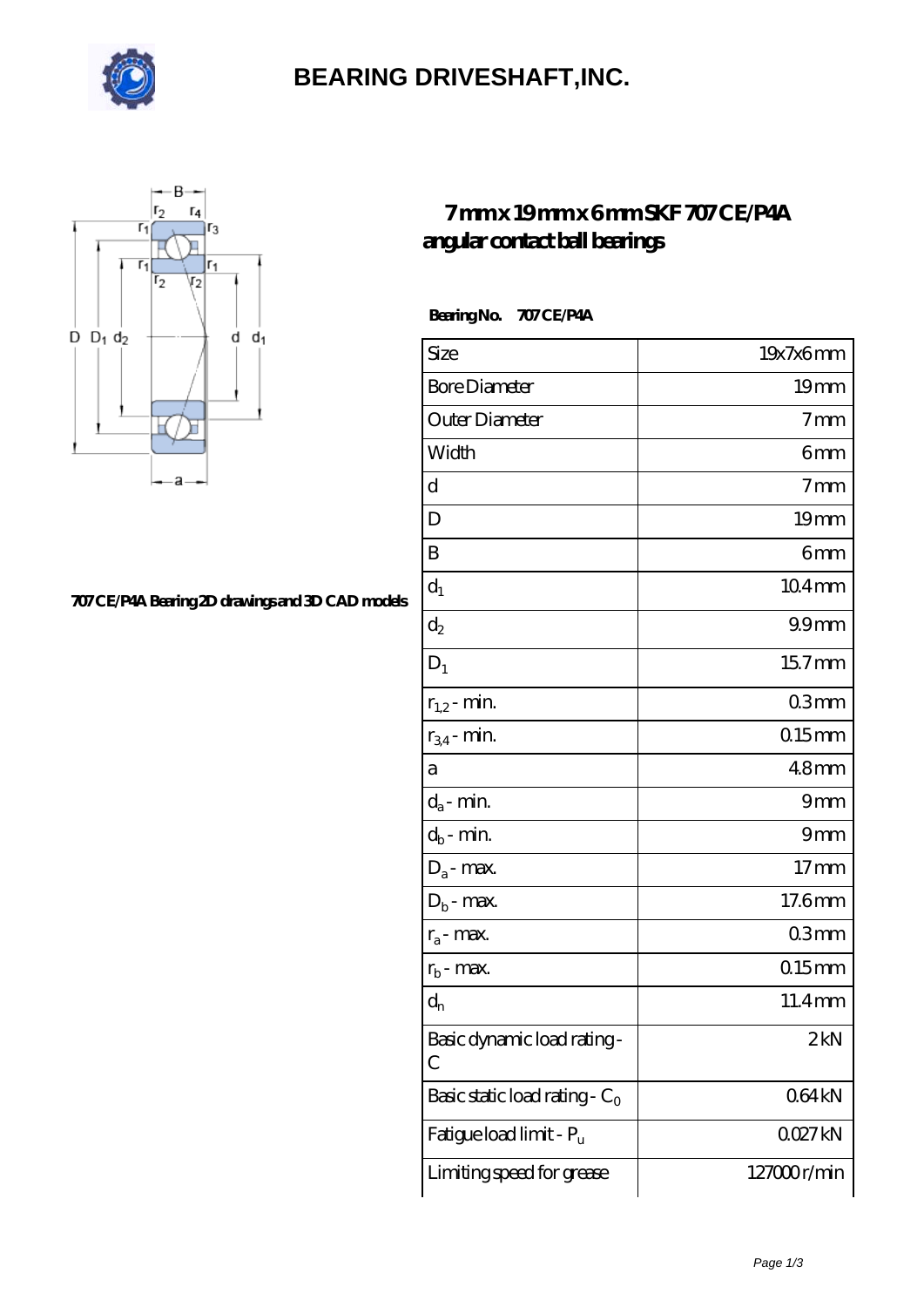

# **[BEARING DRIVESHAFT,INC.](https://visionsofzosimos.net)**

| lubrication                           |                    |
|---------------------------------------|--------------------|
| Limiting speed for oil<br>lubrication | 190000mm/min       |
| Ball - $D_w$                          | 3572mm             |
| Ball - z                              | 8                  |
| $G_{ref}$                             | $011 \text{ cm}$ 3 |
| Calculation factor - $f_0$            | 65                 |
| Preload class $A - G_A$               | 10N                |
| Preload class $B - G_B$               | 30N                |
| Preload class $C - G_C$               | 60N                |
| Calculation factor - f                | 1.02               |
| Calculation factor - f                | 1                  |
| Calculation factor - $f_{2A}$         | 1                  |
| Calculation factor - $f_{\rm 2B}$     | 1.03               |
| Calculation factor - $f_{\chi}$       | 1.05               |
|                                       |                    |
| Calculation factor - $f_{HC}$         | $\mathbf{1}$       |
| Preload class A                       | 8N/micron          |
| Preload class B                       | 13N/micron         |
| Preload class C                       | 18N/micron         |
| $d_1$                                 | 104mm              |
| $\mathrm{d}_2$                        | 99 <sub>mm</sub>   |
| $D_1$                                 | $157$ mm           |
| $r_{1,2}$ min.                        | 03mm               |
| $r_{34}$ min.                         | $0.15$ mm          |
| $d_a$ min.                            | 9mm                |
| $d_h$ min.                            | 9mm                |
| $D_a$ max.                            | $17 \text{mm}$     |
| $D_{b}$ max.                          | 17.6mm             |
| $r_a$ max.                            | 03mm               |
| $r_{\rm b}$ max.                      | $0.15$ mm          |